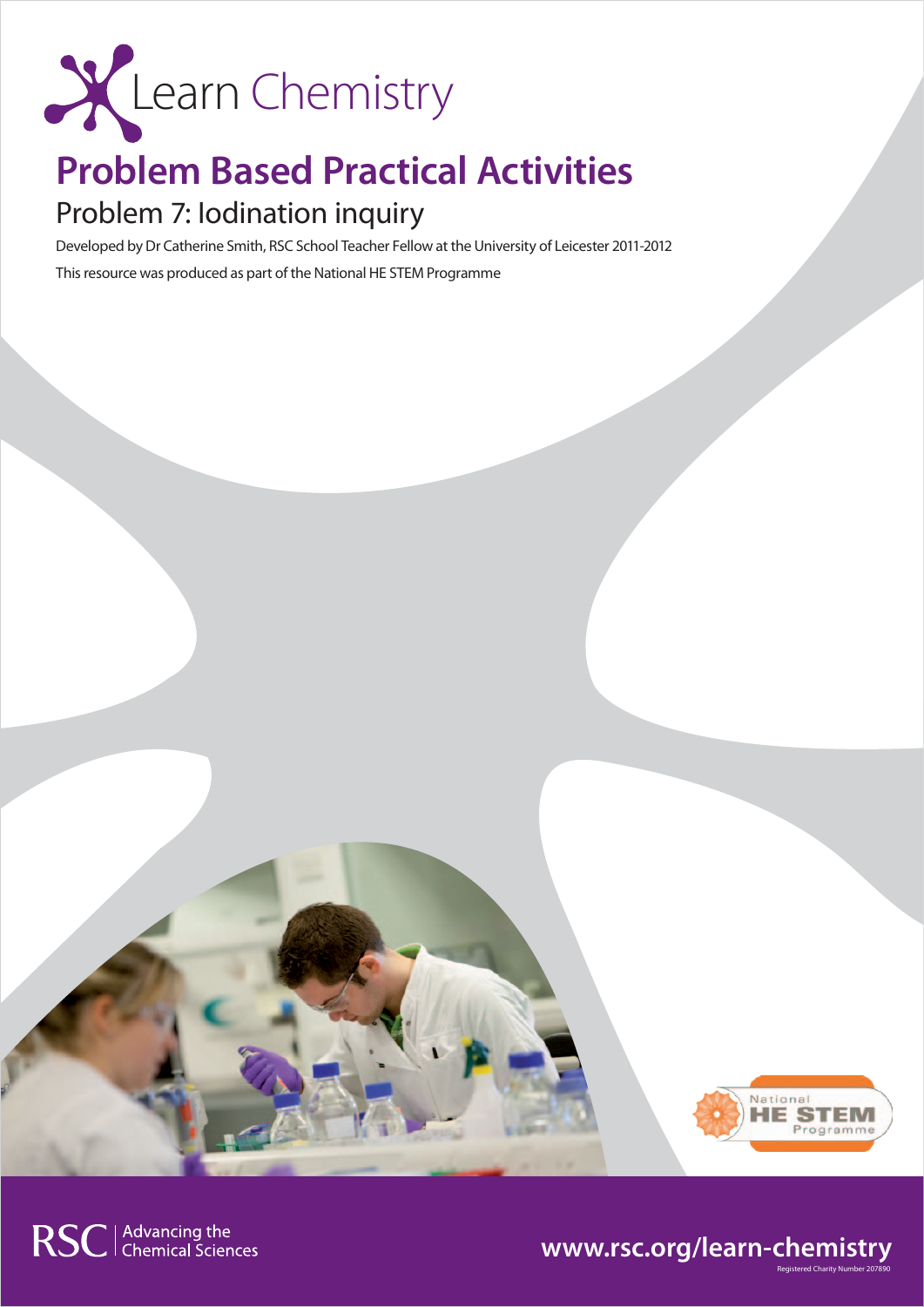# **Problem 7: Iodination inquiry**

#### **Curriculum links;**

*rate equations, rate determining step* 

#### **Practical skills;**

*clock reactions, accuracy* 

A teacher asks the students to design a clock reaction to determine which is the rate-determining step in the iodination of propanone.

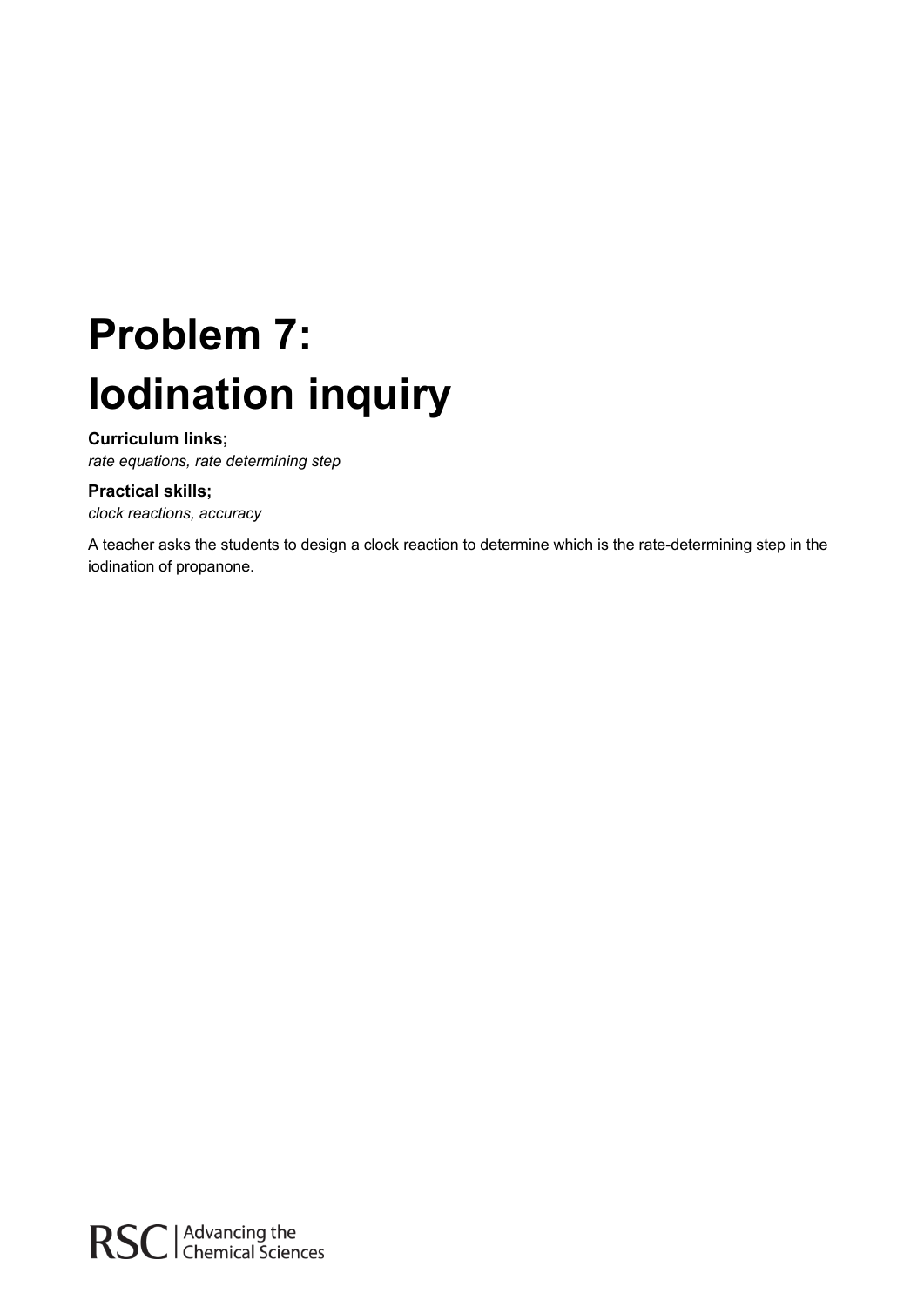#### **Problem 7: Iodination inquiry**

#### *Pre-Lab questions*

(Remember to give full references for any information beyond A-level that you find out)

- **1.** Consider the reaction:  $2A + B \rightarrow C + D$ 
	- a) Sketch a graph to show how the reaction rate (taken here as the change in [C] per unit time) would vary with [A] if the reaction was;
		- i. zero order with respect to A
		- ii. first order with respect to A
		- iii. second order with respect to A
	- b) A detailed study of the kinetics of the reaction revealed that the mechanism involved the formation of an intermediate E;

| Step one: | $A + A \rightarrow C + E$ slow |      |
|-----------|--------------------------------|------|
| Step two: | $E + B \rightarrow D$          | fast |

Which step is the rate determining step in the reaction?

- **2.** The rate of a reaction can be determined experimentally using an initial rate method. This involves measuring the time it takes for some easily recognisable event to occur very early on in a reaction (usually when less than 10% of the reaction has occurred).
	- a) For each of the following reactions identify a visual change that you could measure the time taken to occur and hence use to determine the initial rate of the reaction;
		- i. Mg + 2 HCl  $\rightarrow$  MgCl<sub>2</sub> + H<sub>2</sub>
		- ii. Na<sub>2</sub>S<sub>2</sub>O<sub>3</sub> + 2 HCl  $\rightarrow$  2 NaCl + S + SO<sub>2</sub> + H<sub>2</sub>O
- iii.  $CH_3CH_2Cl + OH^- \rightarrow CH_3CH_2OH + Cl^$ 
	- b) In each of these reactions, the reaction time for the observed change is measured. Define the term "*reaction rate*" and hence explain how the reaction time can be converted into a reaction rate in any one of the reactions above.
- **3.** The reaction  $Q + R \rightarrow P$  was studied using the method of initial rates. The initial rate of formation of P was measured in three different experiments. The data are provided below.

| <b>Experiment</b> | [Q] / mol dm $^{-3}$ | [R] $/$ mol dm <sup>-3</sup> | Initial Rate / mol $dm^{-3} s^{-1}$ |
|-------------------|----------------------|------------------------------|-------------------------------------|
|                   | 0.300                | 0.300                        | $5.24 \times 10^{-3}$               |
|                   | 0.600                | 0.300                        | $2.10 \times 10^{-2}$               |
|                   | 0.300                | 1.000                        | $1.75 \times 10^{-2}$               |

- a) Use the data above to determine the rate equation for the reaction.
- b) What is the value of the rate constant, *k* ?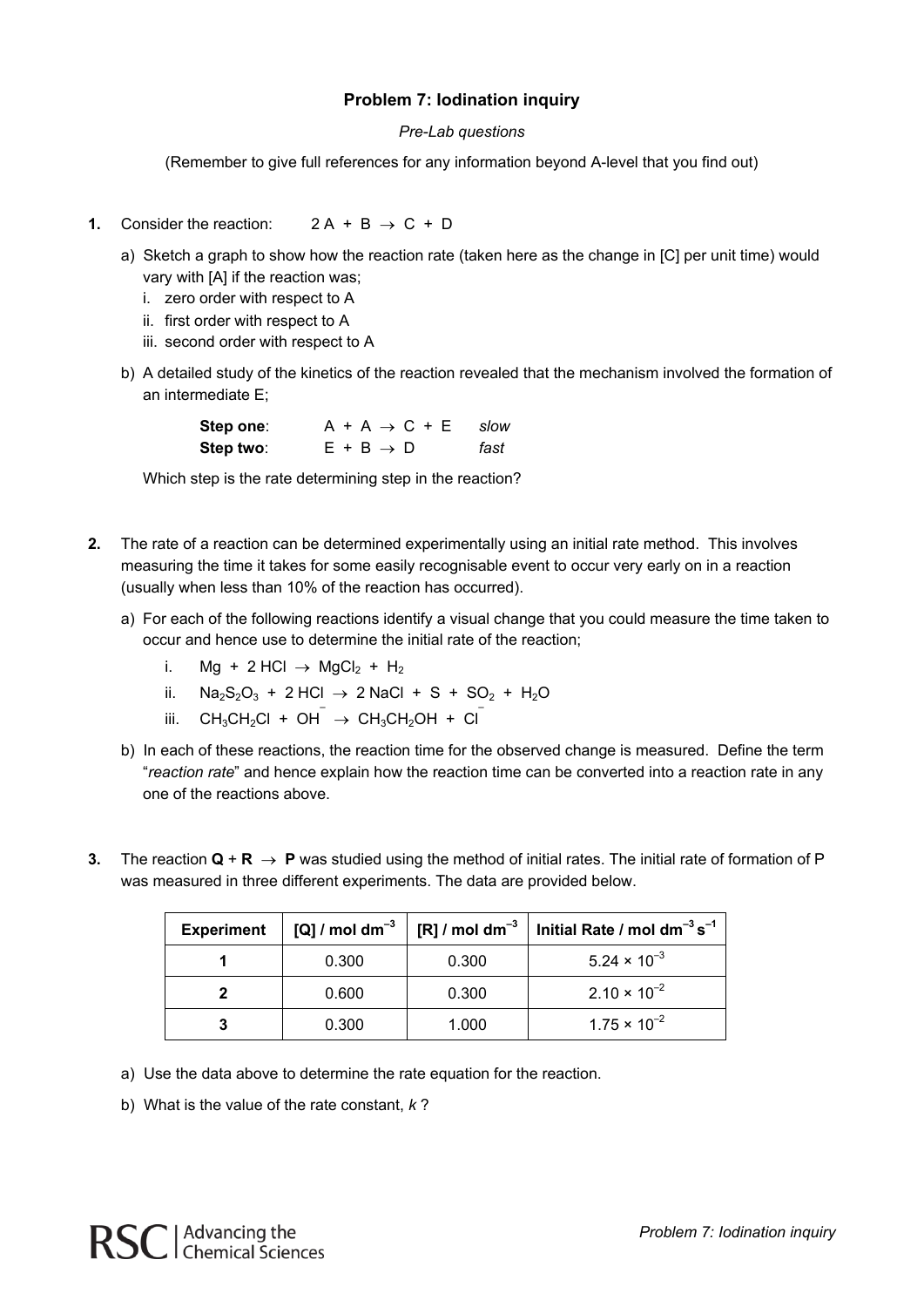#### **Problem 7: Iodination inquiry**

*Introduction* 



Finally, I will need to provide a differentiated set of learning objectives for the lesson which will show the progress the students are making. Can you please include these on the top of your Student Worksheet.

Many thanks for your help,

Sarah Tressed



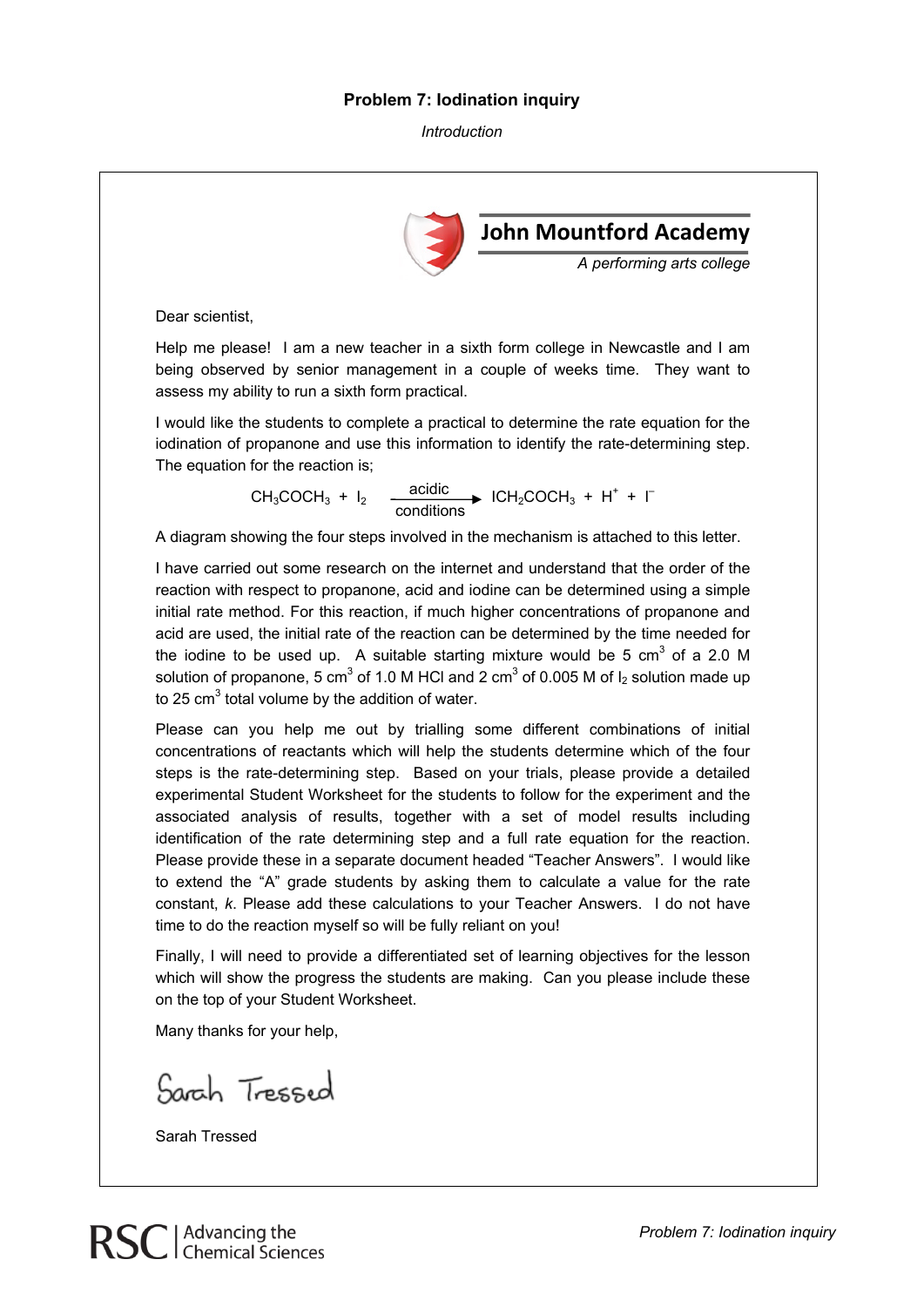**Proposed mechanism for the iodination of propanone** 

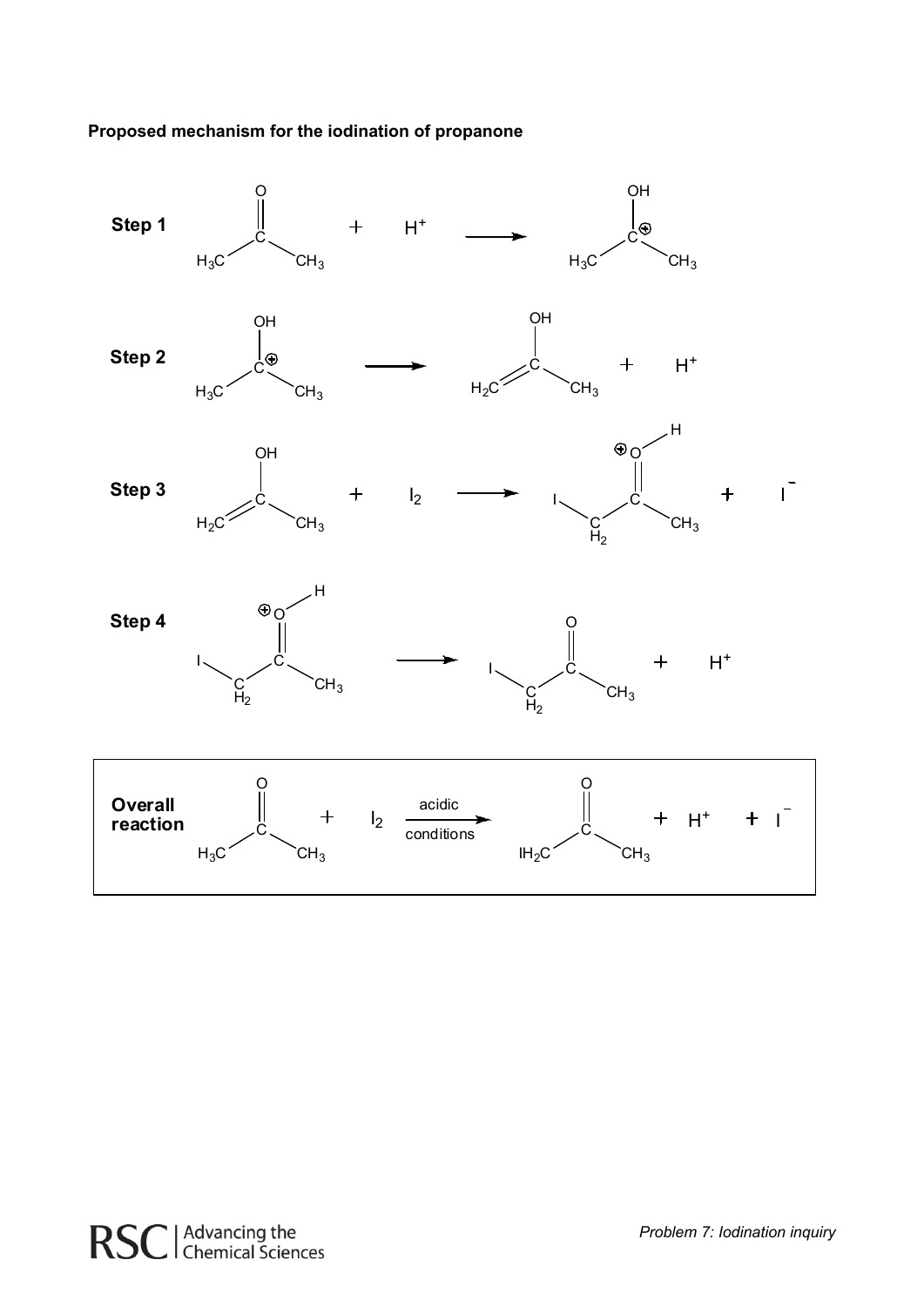#### **Teacher and Technician Pack**

*Pre-Lab answers*



b) **Step one**, the slow step is the rate-determining step

**2.** a) i. Mg + 2 HCl  $\rightarrow$  MgCl<sub>2</sub> + H<sub>2</sub>

Measure the time taken to produce a certain amount of  $H_2$  gas

- ii. Na<sub>2</sub>S<sub>2</sub>O<sub>3</sub> + 2 HCl → 2 NaCl + S + SO<sub>2</sub> + H<sub>2</sub>O Measure the time taken for the solution to turn sufficiently cloudy as a result of the colloidal suspension of sulphur that forms that you cannot see through the flask
- iii.  $CH_3CH_2Cl + OH^- \rightarrow CH_3CH_2OH + Cl^-$ Add a certain amount of silver nitrate solution to the reaction and measure the time taken for a white precipitate (of AgCl) to form

Alternatively, the rate of each of the reactions above could be measured using a pH meter to determine the change in concentration of  $H<sup>+</sup>$  with unit time.

- b) The **reaction rate** is defined as *the change in concentration of reactants or products per unit time*. Therefore to convert the reaction time into a reaction rate you would need to determine the change in concentration of the reactant / product at the point when you stopped the clock and divide this concentration (mol dm<sup>-3</sup>) by the time (s) it took for this change to occur.
- **3.** a) By comparing **exp 1** and **2**, the reaction is second order wrt [Q] By comparing **exp 1** and **exp 3**, the reaction is first order wrt [R] Therefore the rate equation for the reaction is **rate =** *k***[Q]<sup>2</sup> [R]**
	- b) 5.24  $\times$  10<sup>-3</sup> mol dm<sup>-3</sup> s<sup>-1</sup> =  $k \times$  0.300<sup>2</sup> mol<sup>2</sup> dm<sup>-6</sup>  $\times$  0.300 mol dm<sup>-3</sup> Hence,  $k = 0.194$  mol<sup>-2</sup> dm<sup>6</sup> s<sup>-1</sup>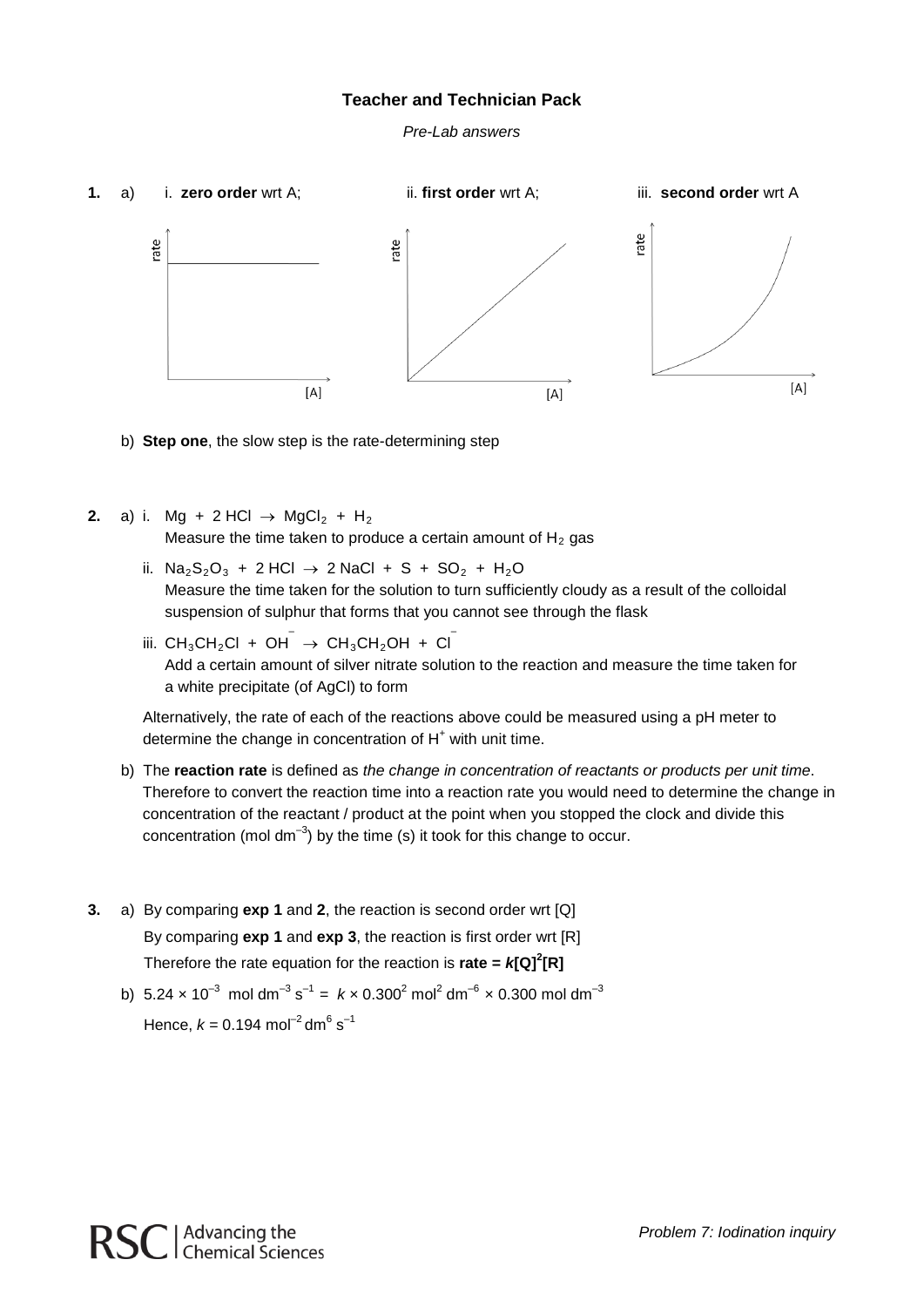

#### **Teacher and Technician Pack**

#### *Proposed method*



5 cm3 2 M propanone **[Highly flammable, irritant]** 5 cm3 1 M HCl **[Low hazard]** 2 cm3 0.005 M I2 **[Low hazard]** 13  $cm<sup>3</sup>$  water

By trialling the reaction, the students identify that the easily recognisable event in this case is the disappearance of the last trace of colour from the reactant iodine.<sup>†</sup>

| 2.0 M propanone $/$   1.0 M HCl | $\sqrt{cm}^3$ | 0.005 M                 | H <sub>2</sub> O    | Time |
|---------------------------------|---------------|-------------------------|---------------------|------|
| cm <sub>1</sub>                 |               | $I_2$ / cm <sup>3</sup> | $^{\prime}$ cm $^3$ | `S   |
|                                 |               |                         | 13                  |      |

† The clock is started on addition of the iodine solution



**WARNING!** The product from the reaction, iodopropanone is a **lachrymator** (strongly irritant to the eyes). The reaction mixture should be poured down a fume cupboard sink with plenty of running water immediately once each measurement is complete.

**Students decide on suitable combinations of reagents to determine the order of the reaction wrt propanone, I<sub>2</sub> and H<sup>+</sup>** 

**Three runs of each experiment are completed and an average time taken**

**Analysis of the results reveal the rate equation to be; rate =** *k***[CH3COCH3][H+ ]** ∴ **step 1 is the rds**

 $k = 1.8 \times 10^{-5}$  mol<sup>-1</sup> dm<sup>3</sup> s<sup>-1</sup>

| 2.0 M propanone /<br>$\text{cm}^3$ | <b>1.0 M HCI</b><br>/ cm <sup>3</sup> | 0.005M<br>$I_2$ / cm <sup>3</sup> | $H2O$<br>/ cm <sup>3</sup> | <b>Time</b><br>/ s |
|------------------------------------|---------------------------------------|-----------------------------------|----------------------------|--------------------|
|                                    | 5                                     |                                   | 13                         | 279                |
| 10                                 | 5                                     | 2                                 |                            | 145                |
|                                    | 10                                    |                                   |                            | 141                |
|                                    | 5                                     | $4*$                              | 14                         | 143                |

 $*$  If the students opt to change  $[I_2]$  they must also take into account that they are changing the amount of the reaction they are measuring the time of.

| lising the initial experimental run, calculating the Initial                  |                                                                                                                 | cancentrations:                                                              |
|-------------------------------------------------------------------------------|-----------------------------------------------------------------------------------------------------------------|------------------------------------------------------------------------------|
| $\begin{bmatrix} \mathcal{I}_k \end{bmatrix}$                                 | [ сн $_{3}$ сосн $_{3}$ ]                                                                                       | $[$ $H^+$ ]                                                                  |
| $=$ 10.00 moles of $I_1$<br>$0.025\,dm^3$                                     | $= \frac{no.oE \text{ males of } Cu_3 CoCH_3}{o.o25 \text{ dm}^3}$                                              | $=$ no. of motes of $H^+$<br>0.025 dm <sup>3</sup>                           |
| $= 0.005 \text{ mol } d-3 \times 0.002 \text{ dm}^3$<br>0.025 dm <sup>3</sup> | $= 2.0$ mol dn <sup>3</sup> x 0.005 dn <sup>3</sup><br>$0.025 \text{ dm}^3$                                     | $= 1.0$ not dr <sup>3</sup> x 0.005 dn <sup>3</sup><br>0.025 dm <sup>3</sup> |
| $= 4 \times 10^{-4}$ mal dm <sup>-3</sup>                                     | $= 0.4$ moldm <sup>-3</sup>                                                                                     | = $0.2$ mol dm <sup>-3</sup>                                                 |
| Rate = change in [I2]<br>time taken                                           | $= 4 \times 10^{-4}$ mal dm <sup>-3</sup> - O<br>279S                                                           | $V = 1.43 \times 10^{-6} \text{ mol } \text{cm}^{-3} \text{s}^{-1}$          |
| $\therefore$ k = $\frac{\text{rate}}{\text{rate}}$<br>[ propanone][ M*]       | $= 1.43 \times 10^{-6}$ metal s <sup>-1</sup><br>$0.4 \text{ m} \frac{1}{2} \times 0.2 \text{ mol} \text{dm}^3$ | $= 1.8 \times 10^{-5}$<br>$mol^{-1}$ $dn^3$ $s^{-1}$                         |

**NOTE** The choice of the observed change in [I2] as a method for measuring the initial rate of this reaction only works because the reaction is zero order with respect to iodine. Therefore the concentration of iodine does not affect the reaction rate and hence we can study the rate by making iodine the limiting reagent present in a large excess of propanone and acid. If iodine was involved in the rate determining step, as its concentration decreased the reaction would become slower and slower and the results would be skewed. You may wish to discuss this point with your more able students.